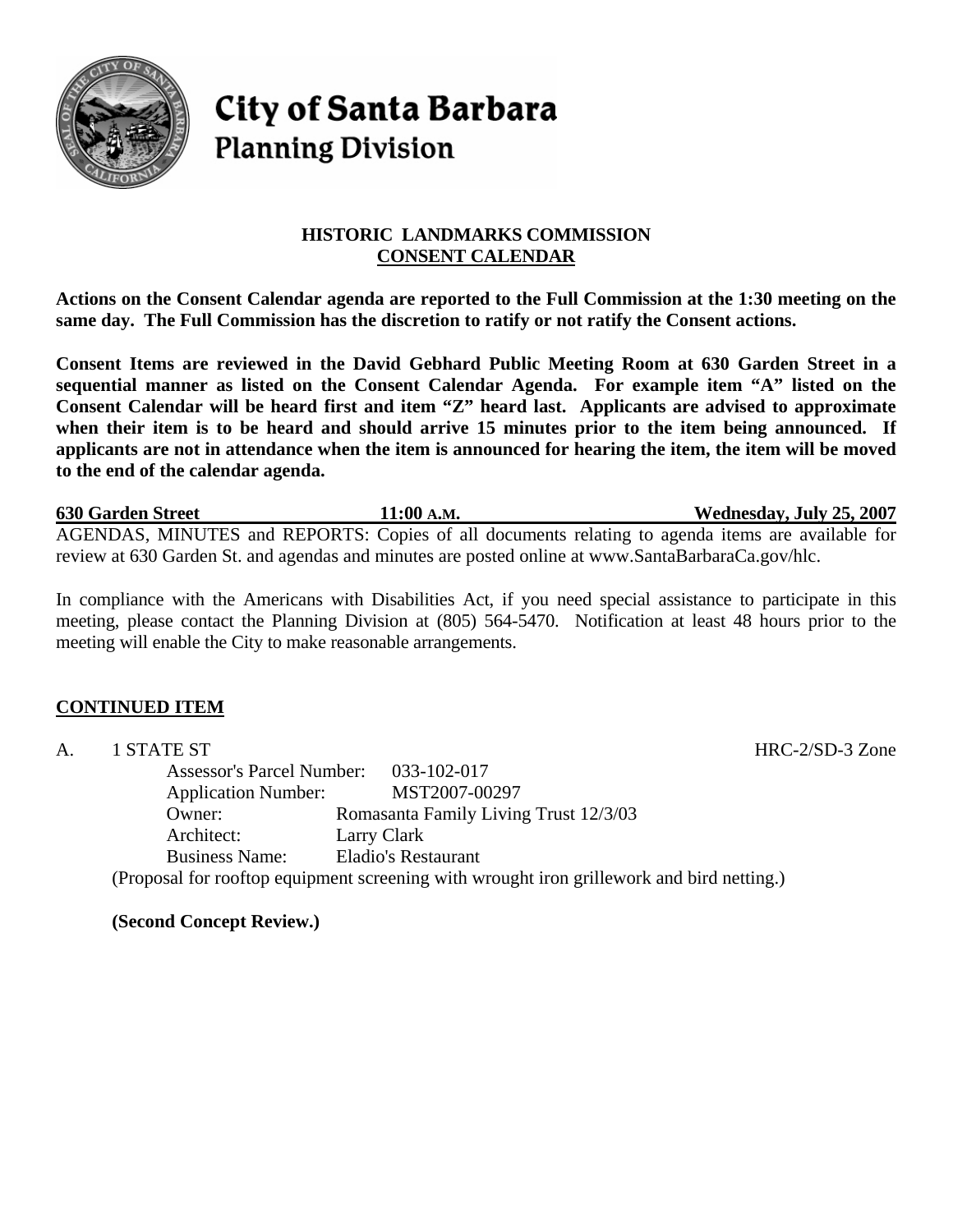# **REVIEW AFTER FINAL**

| 2300 GARDEN ST<br>B | E-1 Zone |
|---------------------|----------|
|---------------------|----------|

| <b>Assessor's Parcel Number:</b> | 025-140-018                   |
|----------------------------------|-------------------------------|
| <b>Application Number:</b>       | MST2005-00812                 |
| Owner:                           | <b>SRS</b> Garden Street, LLC |
| Applicant:                       | Mary Rose & Associates        |
| Architect:                       | Machin & Mead                 |
| <b>Business Name:</b>            | San Roque High School         |

(The former St. Anthony's Seminary is on the City's List of Potential Historic Resources. Proposed changes to occur to the Gymnasium and Chapel. Interior work: seismic strengthening and upgrades for life safety consisting of a new elevator, fire sprinkler system, and accessibility upgrades including drinking fountains and signs. Exterior work: like-for-like replacement of the arcade stairs, new accessibility handrails, three new rooftop penetrations for exhaust vents at the Gymnasium, and a new switchgear box to house electrical service upgrade for the entire campus to be located on the west side of the Chapel in an existing niche.)

# **(Reinstatement of expired Historic Landmarks Commission final approval granted on February 8, 2006.)**

#### **CONTINUED ITEM**

|  | 801 GARDEN ST | $C-2$ Zone |
|--|---------------|------------|
|--|---------------|------------|

| 031-012-029               |
|---------------------------|
| MST2007-00308             |
| FBK Investments, LLC      |
| Gencon Development, Inc.  |
| <b>Antioch University</b> |
|                           |

(This is a revised project description. Proposal to remove an as-built second floor wrought iron railing and install a new wooden railing to match the existing Monterey style wooden railing at another location on the building. This is to abate violation ENF2007-00528.)

#### **(Third Concept Review.)**

#### **REVIEW AFTER FINAL**

D. 118 E ISLAY ST E-1 Zone

 Assessor's Parcel Number: 027-111-002 Application Number: MST2006-00629 Owner: Joseph G. Finegold Architect: Peter Becker

(This structure is on the City's List of Potential Historic Resources: Howard House. Proposal for a second story remodel including interior work and the addition of two dormers and replacement of a rear deck on a 9,324 square foot lot.)

#### **(Review After Final of proposed shed dormer to replace an existing skylight.)**